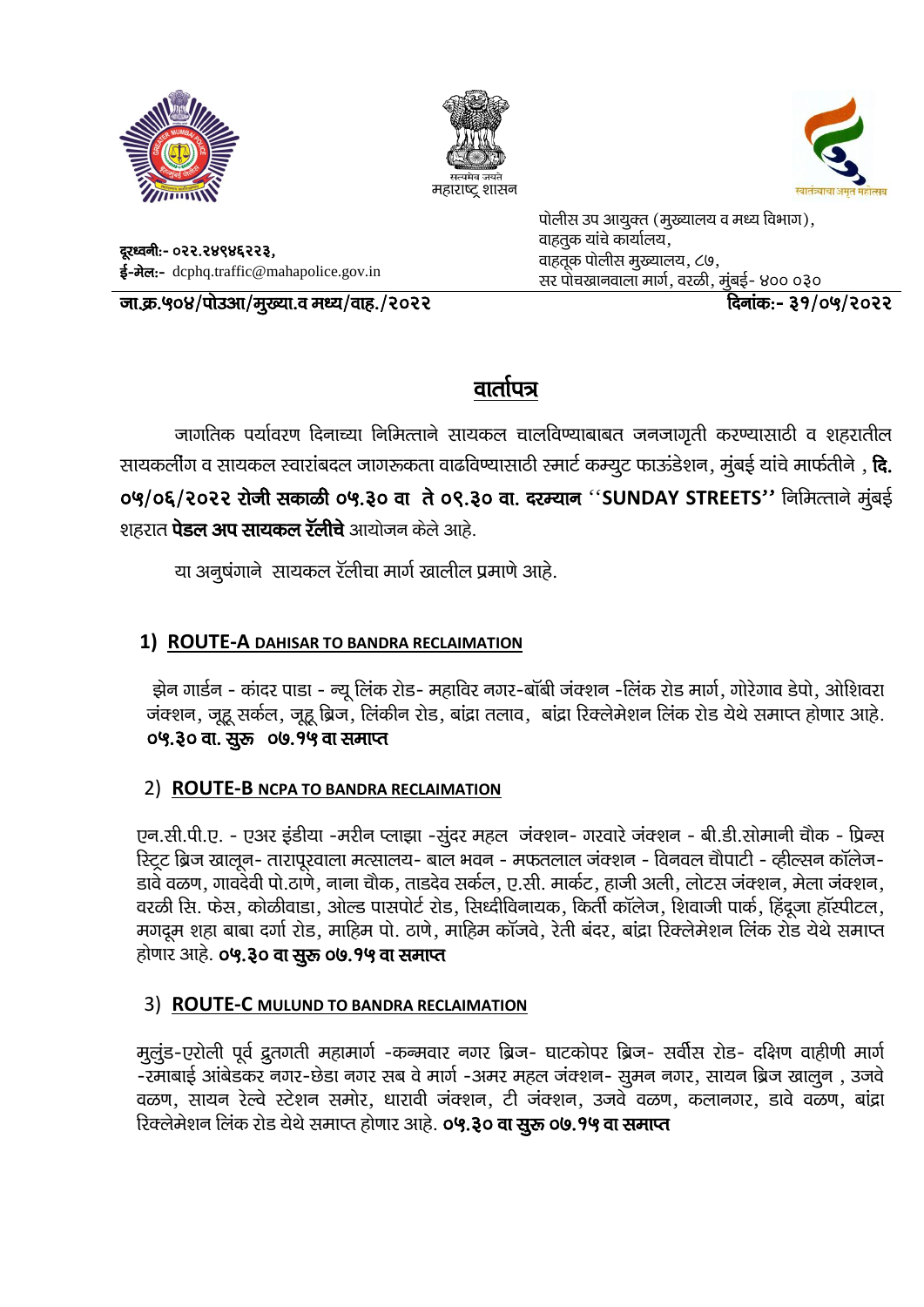#### 4) ROUTE-D MANKHURD TO BANDRA RECLAIMATION

पांजरपोळ जंक्शन येथून सुरू होवून- व्ही.एन.पुरव मार्ग-सुमन नगर जंक्शन-पूर्व द्रुतगती मार्ग- सायन ब्रिज खालुन , उजवे वळण, सायन रेल्वे स्टेशन समोर, धारावी जंक्शन, टी जंक्शन, उजवे वळण, कलानगर, डावे वळण, बांद्रा रिक्लेमेशन लिंक रोड येथे समाप्त होणार आहे. **०५.३० वा सुरू ०७.१५ वा समाप्त** 

#### 5) BANDRA RECLAIMATION Road To N.S.C.I. WORLI

बांद्रा रिक्लेमेशन रोड - टोल प्लाझा- पोल १९ - वरळी सिलिंक रोड -उजवे वळण -खान अब्दुल गफारखान रोड-दक्षिण वाहीनी - बिंदू माधव चौक जंक्शन - वरळी डेअरी - अब्दुल गफारखान जंक्शन- उजवे वळण - डॉ ॲनी बेझंट रोड- अट्रिया मॉल- लोटस जंक्शन - लाला लजपत राय रोड, सोदामिनी लाईट जंक्शन, हाजी अली जंक्शन, डावे वळण, ताडदेव रेसकोर्स गेट क्रमांक ३ व ४ येथे समाप्त.0७.३० वा सुरू ०९.१५ वा समाप्त

तरी पेडल अप सायकल रॅलीचे संबंधी कोणतीही शंका असल्यास वाहतूक नियंत्रण कक्ष येथे कार्यान्वीत असलेल्या ८४५४९९९९९९ या हेल्प लाईन क्रमांकावर संपर्क साधावा.

ठिकाण:-मुंबई. दिनांक:- ३१/०५/२०२२.

phylar

(**राज तिलक रौशन**), भा.पो.से. पोलीस उप आयूक्त, (मुख्यालय व मध्य विभाग) वाहतूक, वरळी, मुंबई.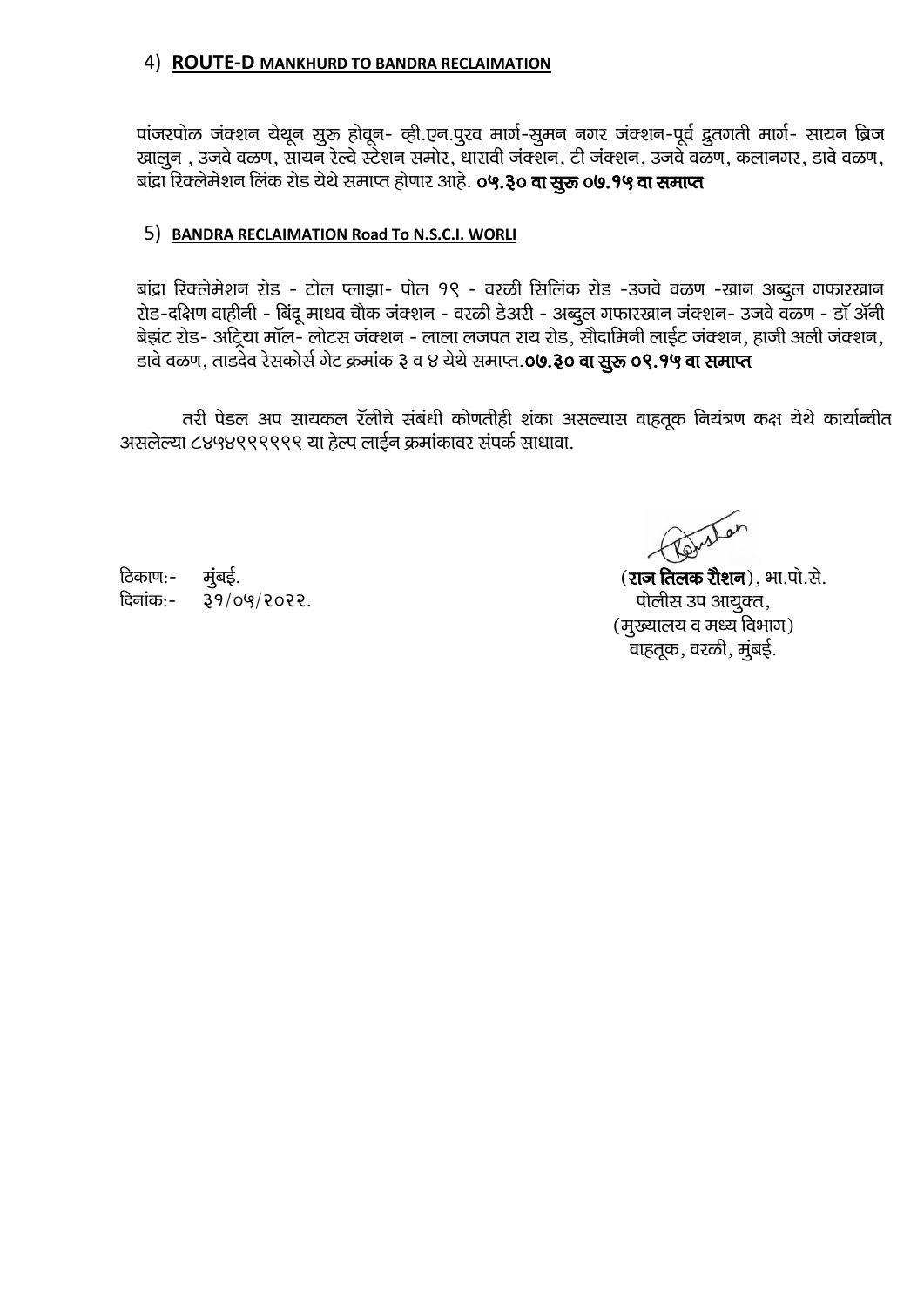





**Tel No. :- 022-24946223,EXT.- 113 Mail ID :- dcphq.traffic@mahapolice.gov.in** Office of the, **Dy. Commissioner of Police, ( H.Q. & Central) Traffic, Mumbai.**  Traffic Police Headquarter, Worli, Mumbai- 400 030

**O.W.No. 504/TCB/DCP/H.Q. & Central /2022 Dated-: 31 / 05 /2022**

## **PRESS NOTE**

 On the occasion of World Environment Day, to create awareness about cycling in the Mumbai city, A **Pedal Up Cycle Rally** has been organised by the Smart Commute Foundation, Mumbai on the occasion of **Sunday Streets on 05/06/2022 from 0530 am to 0930 am.**

Following is the route of the cycle rally in this regard.

#### **1) ROUTE-A DAHISAR TO BANDRA RECLAIMATION**

Zen Garden- Kandar pada – New Link Road – Mahavir Nagar – Boby Juction - Link Road – Goregaon Depot, Oshiwara Junction, Juhu Circle, Juhu Bridge, Linking Road, Bandra Talao, Bandra Reclamation Link Road End **05:30 am Start 07:15 End.**

### 2) **ROUTE-B NCPA TO BANDRA RECLAIMATION**

N.C.P.A. – Air India – marine Plaza – Sunder Mahal Junction- Garware Junction- B.D. Somani Chowk – Under Prince Street Bridge – Taraporwala Aquarium – bal Bhavan – Mafatlal Junction – Vinoli Choupati – Wilson Collage Left Turn – Gaondevi Police Station, Nana Chowk, Tardeo Circle, A.C. Market, Haji Ali, Lotus Junction, Mela Junction, Worli Sea Face, Koliwada, Old Passport Office, Siddhivinayak, Kirti Collage, Shivaji Park, Hinduja Hospital, Makdum Shah Darga Road, Mahim Police Station, Mahim Causway, Reti Bunder, Bandra Reclamation Link Road Ends.

#### **05:30 Start 07:15 End**

#### 3) **ROUTE-C MULUND TO BANDRA RECLAIMATION**

Mulund - Airoli Eastern Express Highway - Kannamwar Nagar – Ghatkopar Bridge – Service Road – South Bond – Ramabai Ambekdar Nagar – Chheda Nagar Sub Way Marg – Amar Mahal Junction – Suman Nagar, Under Sion Bridge, Right Turn, Oppsite Sion Railway Station, Dharavi Junction, T Junction, Right Turn, Kalanager Left Turn, Bandra Reclamation Link Road Ends. **05:30 Start 07:15 End.**

#### 4) **ROUTE-D MANKHURD TO BANDRA RECLAIMATION**

Start From Panjarpol Junction – V. N. Purav Marg – Suman Nagar Junction – Eastern Express Highway, Under Sion Bridge, Right Turn, Oppsite Sion Railway Station, Dharavi Junction, T Junction, Right Turn, Kalanager, Left Turn, Bandra Reclamation Link Road Ends. **05:30 Start 07:15 End.**